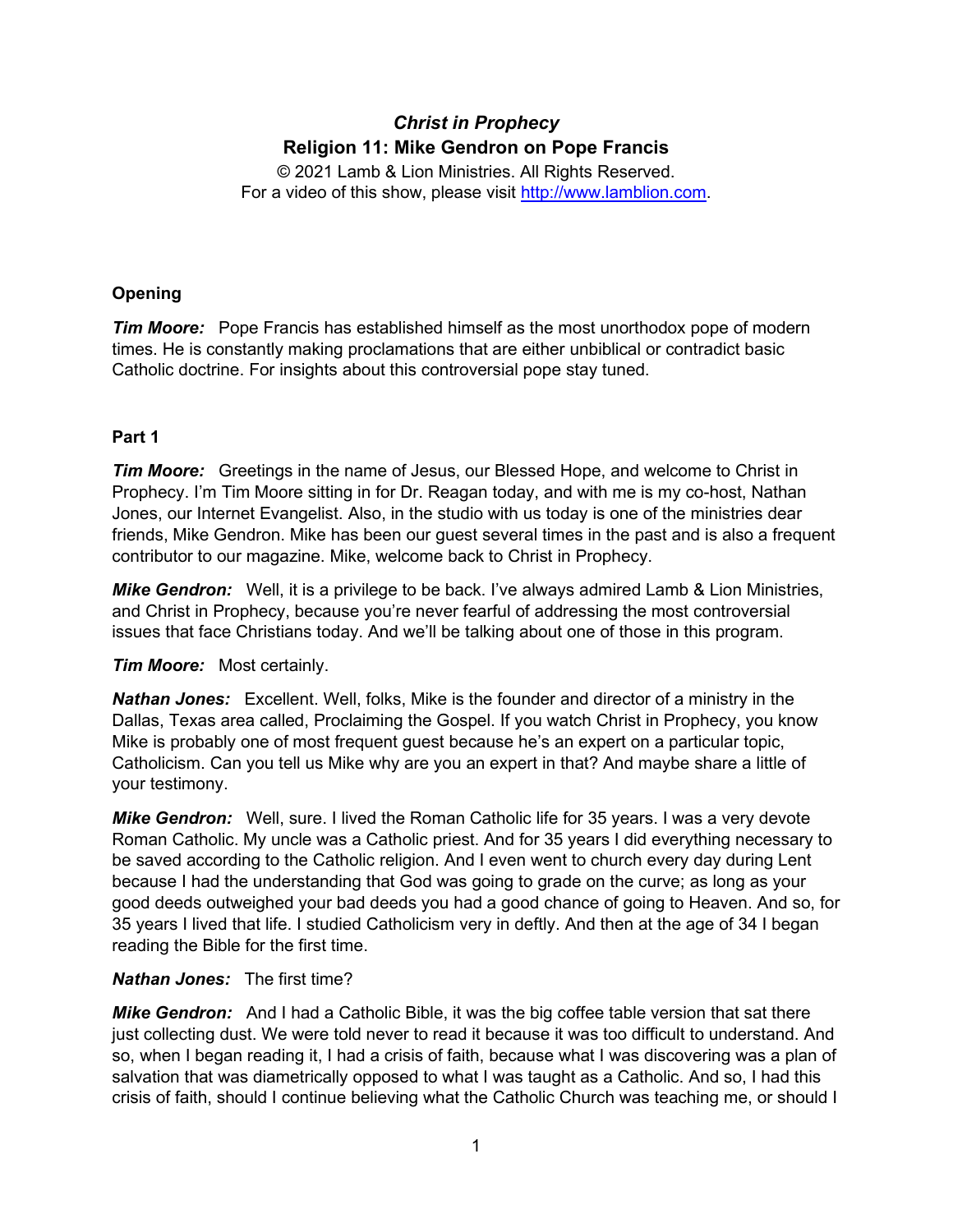put my trust in Christ and His Word? And so, during that crisis God opened my eyes to see the truth, and He granted me repentance. I turned from trusting in the plan of salvation as a Roman Catholic and put my trust in the biblical plan of salvation. And I trusted Christ as my all sufficient Savior. That literally turned my life upside down because I recognized that if I was going to trust Christ and His Word I had to leave the church that deceived me about life's most critical issue.

*Nathan Jones:* And then you went and started a ministry ministering to Catholics?

*Mike Gendron:* Well, it wasn't right away.

*Nathan Jones:* Okay. Because you were in the business world for many years.

**Mike Gendron:** I was. I was in corporate management for 17 years. But shortly after the Lord saved me I was like a dry sponge in a desert.

*Tim Moore:* Soaking up the Word.

*Mike Gendron:* I wanted to soak up the Word. I was in a Bible study every morning of the week before I went to my job. And so, that led me to enroll at Dallas Theological Seminary. And primarily I wanted to purge myself of everything that was wrong, being indoctrinated as a Roman Catholic, and fill my heart and mind with the truth. Well, at the end of my seminary studies we began inviting Catholics over to our house. We had a great burden to reach Catholics. Within three months we saw 17 Catholics exchange their religion for a relationship with an all sufficient Savior.

*Tim Moore:* Praise the Lord. Well, I love the fact that you say that our Savior is all sufficient because He certainly is. And you made the point of the Catholic religion, and there are many religions in this world, but what we point to is faith in Jesus Christ, our all sufficient Savior. So, as we consider the pope right now, Pope Francis. And we are not here to tear him down, but we want to observe some of the things that he has said, and some of the doctrines that he's kind of muddied in recent years. And we will point out that Pope Francis is the first Jesuit who has served as a Catholic pope. Tell us what that means. Obviously, you have a great wealth of knowledge just through your own personal background. What does it mean to have a Jesuit serving as pope?

**Mike Gendron:** Well, it means a lot. It's got some very significant ramifications, not only within Catholicism but also within Christianity. The goal of the Jesuits, which were established at the Counter-Reformation in the 16th Century, their goal was to eliminate any opposition to the papacy, including the Protestants. You know the Protestant Reformation; people were leaving the Catholic Church. So, the Jesuits were established as the secret police of the papacy. And so, today now we have a Jesuit pope. And of course, his goal, as is the Jesuit goal, is to bring all people under the power and the influence of the papacy. So, that is why you see this ecumenical movement that is so powerful today. It is invading Evangelicalism. Many of our Evangelical leaders today are embracing Roman Catholicism as a valid expression of Christianity. And so, this is all the Jesuit agenda. And we know from biblical prophecy there will be a global religion, and the pope is now wanting to be the head of that global religion.

*Tim Moore:* Yes, so, the Jesuits were almost the enforcers of the Catholic doctrine or the Catholic, as you said, religion.

*Mike Gendron:* That's correct.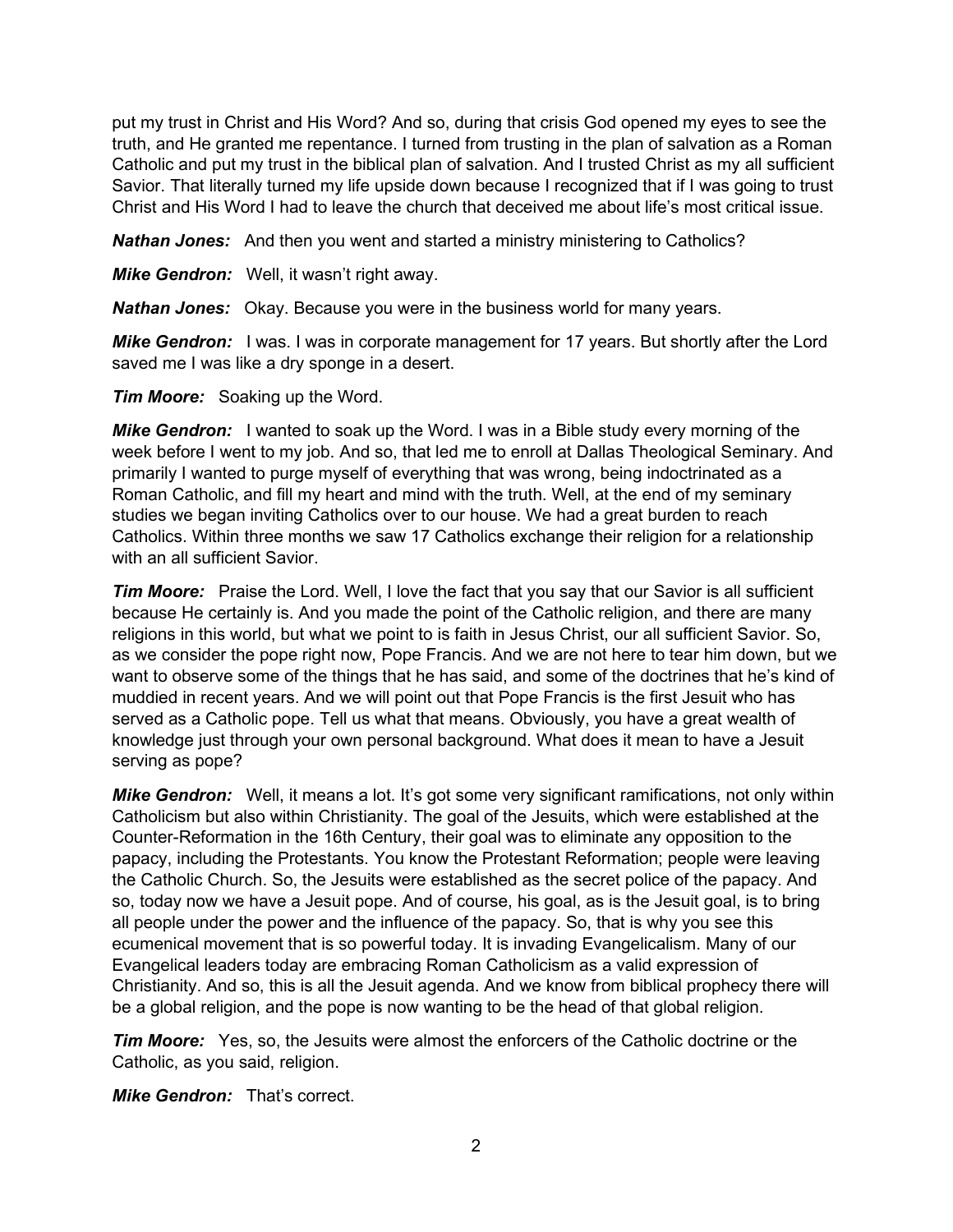*Nathan Jones:* During the Counter-Reformation many, many Protestants were killed. Was that the Jesuits behind a lot of that persecution to try to force them back into the church?

*Mike Gendron:* That is a very colorful, and brutal history when you study the Jesuits. They literally went to war against any opposition to the Catholic Church.

#### *Nathan Jones:* Wow.

*Mike Gendron:* I think one of the most powerful examples was the Saint Bartholomew Day massacre, where the streets of Paris were ankle deep in the blood of the Saints. The Catholic Church was putting to death those who opposed the papacy. And in turn they gave those who put them to death plenary indulgences, which meant their sins were completely forgiven.

*Nathan Jones:* My wife's family comes from Huguenot background and those were the Protestants that were killed. It is interesting that such a militant branch of the Catholic Church, but Pope Francis before he was pope came out of something which we think is more loving, a Liberation Theology, or Social Gospel. Can you explain a little about what Pope Francis background is that makes him so endearing to Catholics?

*Mike Gendron:* Well, sure that is part of the globalist agenda to do the things that are appealing to the masses. And Liberation Theology is really a form of Marxism, and it's to help the oppressed, and help the poor. And so, before the pope became Pope Francis he was in Argentina helping the poor through this Liberation Theology. But it is all part of his global agenda to unite the world under the power and the influence of the papacy.

*Tim Moore:* And we can be clear, obviously, the Lord Himself, Jesus Christ advocates that we care for the poor and the needy. But the Marxist ideology is through a totally different means, whether it is Critical Theory. We've seen a whole lot of Critical Theory just in the last several years in this country. But the Marxist means of helping the poor does not lift them up, instead it's determined to tear everyone else down, and that is really what the pope has been a part of, in terms of his past with Liberation Theology, tearing down all the institutions.

One of the other things that Pope Francis really is demonstrating his unorthodoxy. And as an aside folks, orthodoxy is simply a determination to hold to traditional biblical values and doctrines. And so, what has been passed down by the saints of old is the orthodox teachings of the church. But this pope is so unorthodox because every time he opens his mouth, it seems like the Vatican itself has to hold a Press conference to backtrack what he has said. And most famously in recent years he's even seemed to endorse homosexuality. He said this, "Homosexuals have a right to be part of the family, they are children of God and have a right to a family. Nobody should be thrown out or made miserable because of it." He went on to says, "Who am I to judge." And things of that nature. And yet, the Vatican immediately had to say, "Whoa, whoa, we are not endorsing same-sex marriage."

And even most recently one of the congregations, the groups of hierarchy there in the Catholic Church came out with what they call a dubium, which is an official doctrinal statement that reaffirmed the church is not going to, the Catholic Church is not going to embrace homosexual marriage. And yet many bishops were upset because they thought this pope had been giving clear signals that he intended to move in that direction. So, what kind of a mess has he created in so many areas?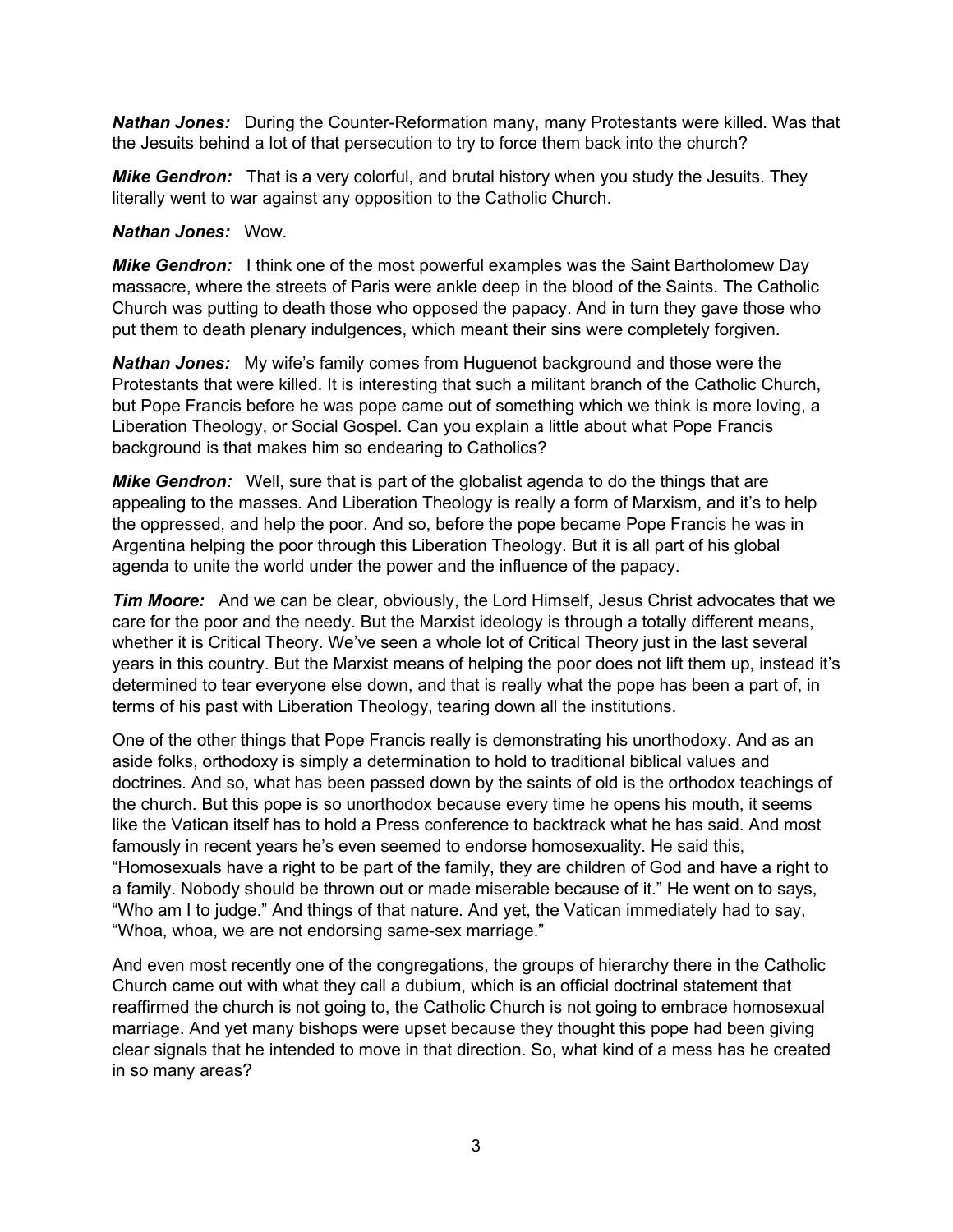*Mike Gendron:* Well, you are right about the pope not being orthodox. In fact, that's the reason that he is so controversial. He not only stands opposed to historic Roman Catholicism but also to the Word of God. And so, you've got some conservative cardinals out now that are actually opposing him, and actually looking for him to resign. And so, there is a some what of a rift now in the Roman Catholic Church between the conservatives and the liberal Pope Francis.

*Tim Moore:* And some of the liberal bishops. I mean the German bishops for instance were very upset that the pope did not just embrace homosexual marriage because they were already preparing various sacramental vows and blessings for homosexual couples in Germany, the bishops. So, there has been a schism within the Church.

*Nathan Jones:* And the feminists too are up in arms. They seemed to think of Pope Benedict was the worst thing that ever happened to the Catholic church for woman because he was so strict to biblical adherence. And then you get to Pope Francis and the woman see it as a liberation. He's even going around saying that Atheist will make it into Heaven. So, it is good for Atheism too. So, the old joke was, is the pope Catholic? Well, yeah, because of course. But I don't think Pope Francis is actually Catholic, is he?

*Mike Gendron:* Well, he goes against historic Roman Catholicism. And so, that is where the problem lies with the conservative cardinals, they don't know what to do with him. But it is really interesting when we look at this because what he's doing is he is denying the exclusivity of the Gospel. He is basically saying that everyone, he's a Universalist, he believes that everyone will be in Heaven. He's denied that there is a Hell. And so, what he is saying is that everyone is a child of God. And this of course goes directly against the Bible because the Lord Jesus Himself, when He was confronting the apostate religious leaders of His day, He said, "You are children of the Devil, your father." And then of course in 1 John we see that they're children of the Devil who practice unrighteousness, and children of God who practice righteousness. So, clearly not everyone is a child of God. But this is the pope's global agenda to unite all people as children of God and to suggest that everyone will be in Heaven.

*Nathan Jones:* And he's very open about it. He came out with a video a few years ago and he was there with two or three other different religions, they all held their hands out with a particular symbol of their religion together. And he was making a proclamation that all the religions should get along. And basically, this ecumenical one world type.

*Tim Moore:* Very much. In early 2021 the pope traveled to the Middle East and met with some of the most radical imams and heads of various splinters of the Muslim faith to basically say, hey, we are on equal terms, and its just different paths. And that message has gone out very clearly to those who have eyes to see, and ears to hear, and realize that this is dangerously false in terms of leading people astray and not proclaiming to them the need to embrace the only way, truth, and life which is Jesus Christ.

**Mike Gendron:** Amen. Jesus said, "I am the way, the truth and the life, no one comes to the Father except through Me." And I like to say He is the truth for those who are deceived. He's the way for those who were lost. And He's the life for those who were dead in their sin. We must come through Christ in order to have salvation. And I think what we are doing, we are talking a lot about the pope and how unorthodox he is. There is an exhortation in Romans 5:11 that we are to expose the evil deeds of darkness. And I think we would all agree that the most evil thing anyone could ever do would be to deceive people about life's most critical issue; and that is what must I do to be saved?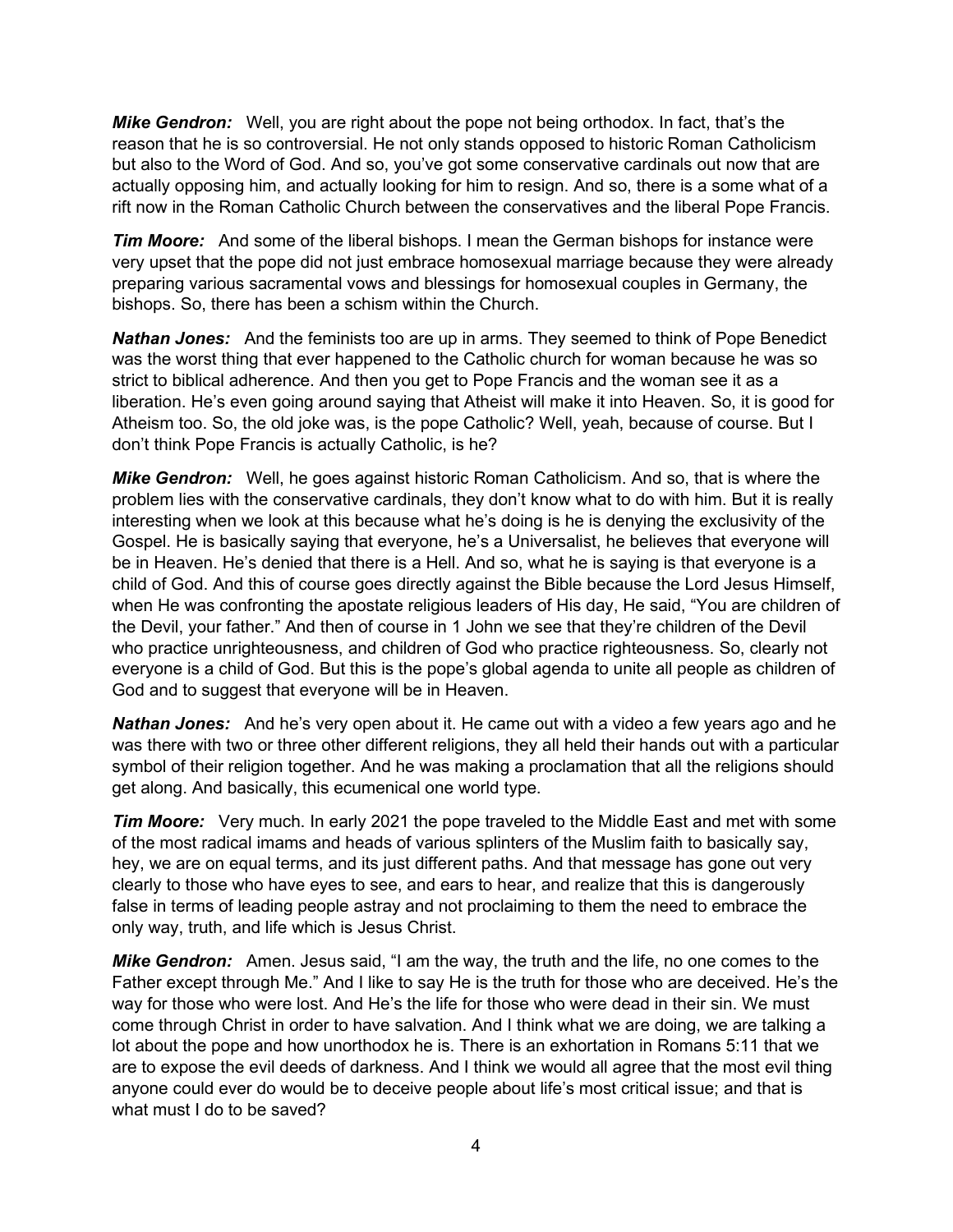#### *Nathan Jones:* Yes.

*Mike Gendron:* So, for this pope to preach another Gospel he is under the condemnation of God, because in Galatians 1:6-9, If anyone preaches another Gospel they are to be condemned. And so, our desire is to encourage Roman Catholics to look into the Word. See what the Gospel is. Don't believe this false prophet. And he has become the most influential false prophet in the world today.

*Tim Moore:* And to be very clear it is not we who are the condemners, but it is the Word of God. And so, everything that we are advocating is tested against the Word of God, it's not our opinion, it's what Scripture has pointed out, and what the faithful have carried through in the faith of true Christianity all for the last 2,000 years.

*Nathan Jones:* Excellent. Well, folks, we are going to take a break for an announcement and when we come back we are going to ask Mike to respond to some more of the very controversial comments the pope has made.

#### **Part 2**

*Nathan Jones:* Welcome back to Christ in Prophecy and our discussion of Pope Francis with former Catholic, Mike Gendron.

*Tim Moore:* Well, Mike, I'd like to run through some of the controversial statements that Pope Francis has made, in sort of a lightening round and get your response, if that is ok.

#### *Mike Gendron:* Sure.

*Tim Moore:* Alright, so one of the things he said is, "Atheist who do good are redeemed, not just Catholics."

*Mike Gendron:* Well, we know from Scripture that you must believe in the Lord Jesus Christ. Also, we must also recognize that the pope believes in a works righteousness salvation, so, doing good is the ultimate goal in order to get to Heaven. All the religions of the world believe that same thing. Which is why in the end times there will be a global religion, all believing in a works righteousness salvation.

*Nathan Jones:* Well, how about this one Mike, "If Martians were to land on earth today I would offer to baptize them."

*Mike Gendron:* Well, in Roman Catholicism baptism is the sacrament of regeneration and justification, so that's what puts you on the road to Heaven. And so, it is a very important sacrament, which is why the pope would want to do that in order for all people to be saved.

*Tim Moore:* Yeah but adding Martians to the list seems to strain the credibility. What about this? "The Big Bang Theory does not contradict the role of God as the Divine Creator."

*Mike Gendron:* Yeah, the pope is really into Evolution. He says it is necessary in order to believe in Creation. Which is puzzling to me because we say the Genesis account, which the pope denies that God created the world in six days, and then rested.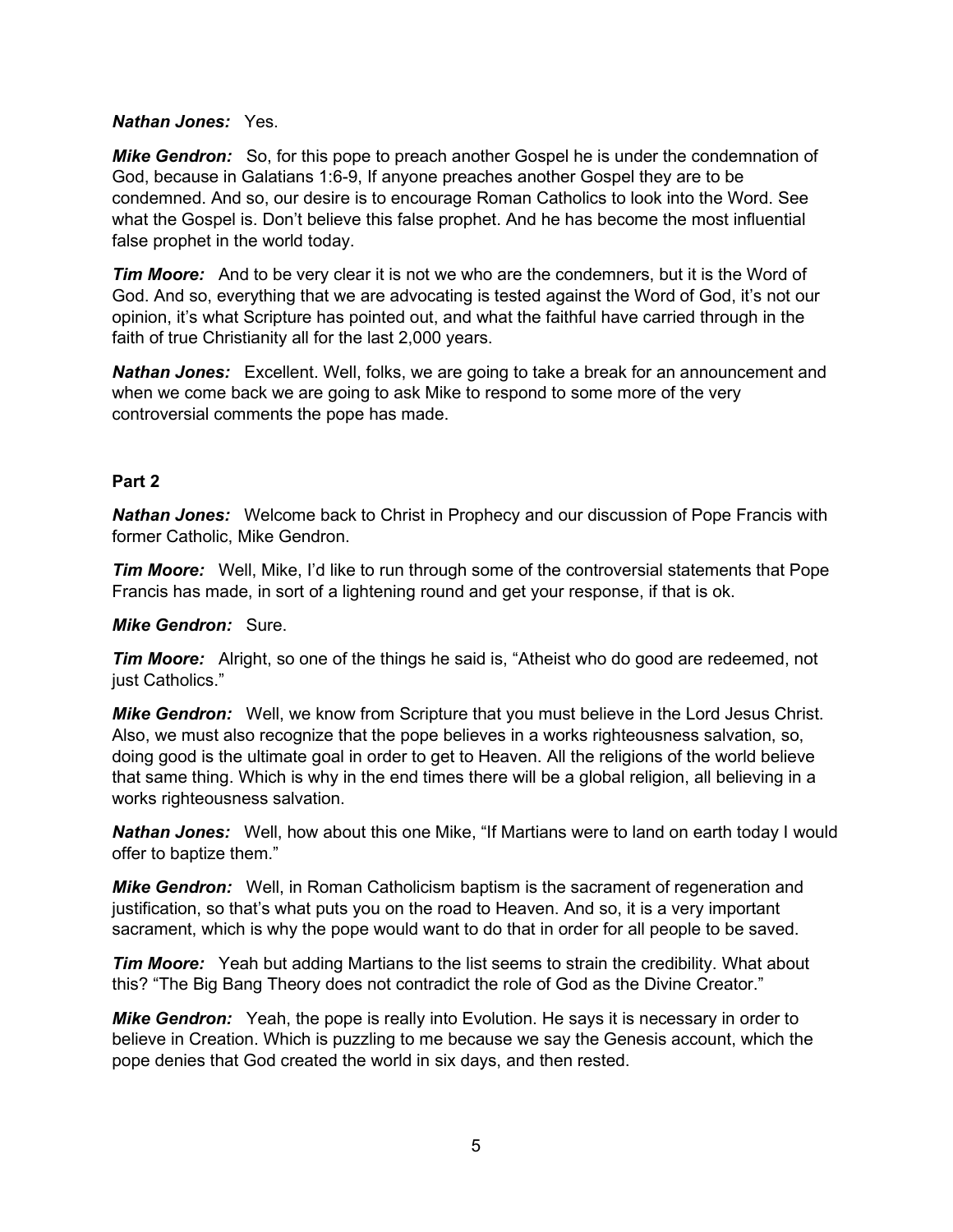**Nathan Jones:** Wow, how about this one: "If someone is gay and is searching for the Lord and has good will, then who am I to judge him."

*Mike Gendron:* Well, the Bible has judge homosexuals, it is a sin, and homosexuals must repent and believe the Gospel. Trust in Jesus not only for the forgiveness of sins, but also for the power to become victorious over that sin.

*Tim Moore:* Yes, as with all other sins. I mean all of us fall short of the glory of God, which is why all of us are sinners, and all of must repent of that sinful behavior, that sinful nature, and come to the Lord God through Jesus Christ, His only Son. Well, on that note, the pope also said this, "God is not a divine being, or a magician."

**Mike Gendron:** It's really amazing for the pope to deny that Christ, or God is divine. And yet, that is what he does, again going against not only the Bible, but also historic Roman Catholicism. Catholicism has always taught that God is divine.

*Tim Moore:* Well, and clearly, Catholicism, and Catholics, I'll even say this have been stalwarts at times of standing on certain principles. So, for instance in this country Catholics were sort of the lead voices pushing back against an agenda of abortion. So, they really started some of the pro-life movement, and we are very grateful for that. Some of the most faithful members of the Supreme Court have been Catholic. Very famously even in the last number of years, and we appreciate that truth. But when you start denying even the divinity of God you have left the reservation of the Christian faith, I would assert, obviously.

*Nathan Jones:* Well, obviously we discussed this a little earlier but his meetings with Muslims, ecumenicalism, there is a church, or it is a church/synagogue/mosque built in Germany that he went and endorsed. That just to me shocks.

*Mike Gendron:* Well, if you understand Roman Catholicism this is where the pope agrees with the catechism of the Catholic Church, because in paragraph 846 it says that the Muslims are part of God's plan of salvation. And so, they have chosen this group of Muslims, 1.5 billion people, to be part of God's plan of salvation. And I really believe that Mary will one day be the catalyst that will unite Islam and Roman Catholicism because Muslims esteem Mary as the most revered woman who has ever lived. She appears 37 times in the Quran. And so, Muslims now are going to apparition sites to get a message from Mary. And this is all part of the end time scenario. We know that in the end times Satan will appear as an angel of light to deceive the world. And so, we see this happening today.

*Nathan Jones:* Well, that brings up the question then, where is this going in the field of eschatology, or as the Bible says, where do you see the Catholic Church role before the Rapture and after the Rapture?

*Mike Gendron:* Well, a lot of people are unaware but Roman Catholicism does have an eschatology. And you can actually search this through the web. But they believe that there will be a Roman Catholic pope who will unite with a Roman Catholic monarch who together will establish a time of peace and prosperity on the earth. And so, we look at the papacy as being the false prophet. We see from the book of Revelation that there will be a false prophet.

*Nathan Jones:* Not the Antichrist because I think for what centuries people believed the Antichrist would be the pope, or do you think he's more the false prophet?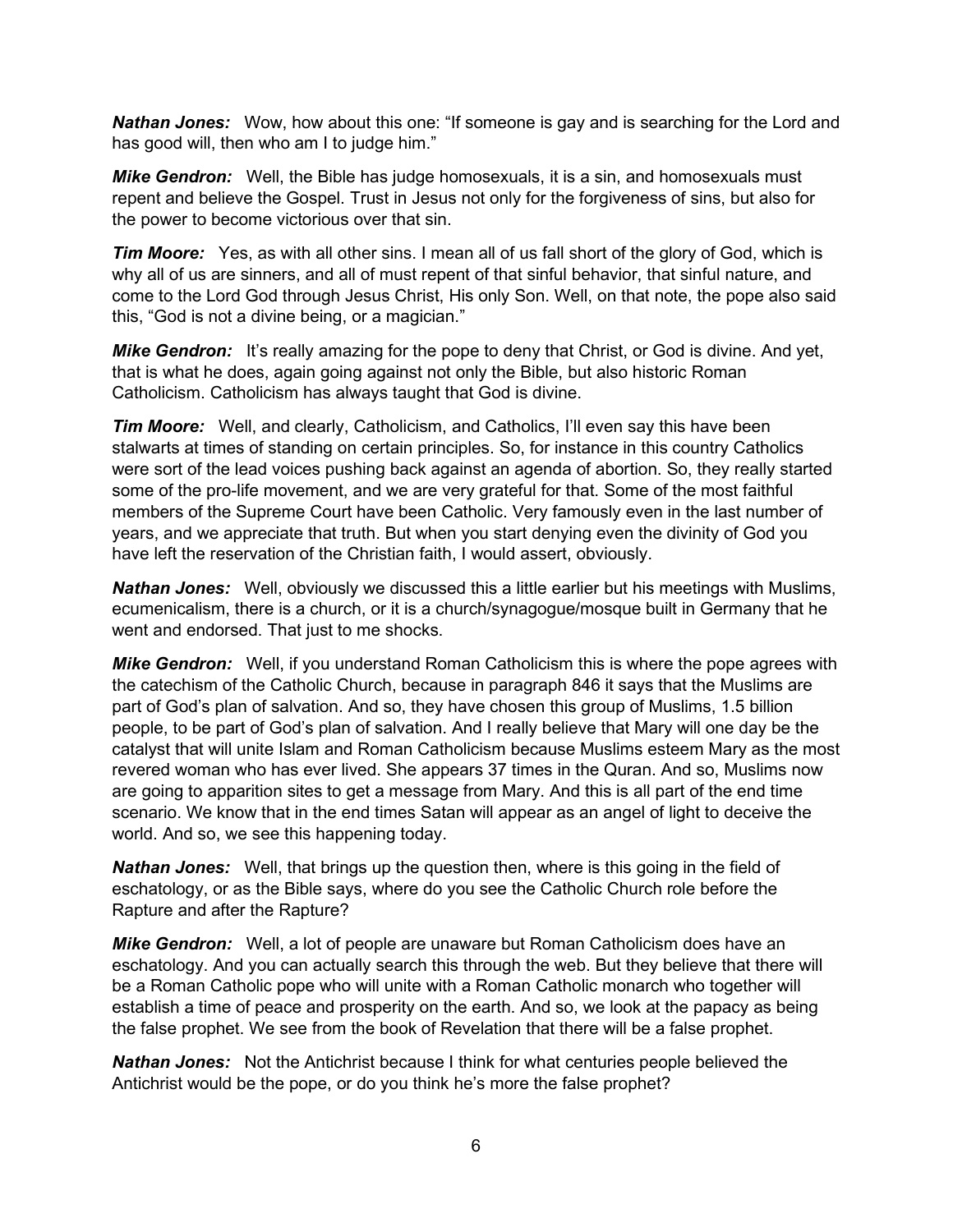*Mike Gendron:* Yes, the Reformers believed the pope was the Antichrist. But I, having studied Revelation, I see a false prophet. The pope is the most influential false prophet in the world today. Roman Catholics have been indoctrinated to believe that anybody who sits on the papal throne is holy, and when he sits on the chair of Peter he is infallible. So, here you have a false prophet said to be infallible when it comes to faith and morals. And so, he will be influential in uniting the world because people esteem him as a leader who cannot lie or deceive people.

*Tim Moore:* And let's be clear, when we use the word false prophet we don't throw that around casually. The Bible says that anyone who makes a prediction of what will happen as a revelation from God, and it does not occur is a false prophet. And anyone who steers the faithful away from the true doctrines that are revealed in Scripture is a false prophet. So, we are not just throwing around that charge haphazardly. And it's not us that is making that accusation, it is Scripture that points out who we should avoid, and the falsehoods that we should flee from, quite frankly. And that's what your ministry is all about. So, as opposed to that eschatology contrast that with what Scripture reveals as the true end times plan that God has put into place and has foretold.

*Mike Gendron:* Well, we look to be looking at the Rapture as the next event that will take place.

## *Tim Moore:* Hallelujah, yes.

*Mike Gendron:* Yes, and when all the sanctified believers are taken to Heaven the only people left are professing Christians, Roman Catholics, and people of world religions. And they're all going to be religions that focus on a works righteousness salvation. That will be the glue that unites all the religions of the world. And when you have a pope that says all people are children of God, that there is no Hell, that even Atheist will make it to Heaven, this is what the world wants to hear. And so, this will be the agenda of either Pope Francis, or we don't know the Lord's timing, but whoever the pope maybe.

*Nathan Jones:* There is a third role in the Tribulation. We read about of course the Antichrist and the False Prophet, but there appears to be a Mystery Babylon religion, an ecumenical religion that takes hold at the first half of the Tribulation, and the ten kings, and the Antichrist hate it and end up killing it. Could the pope, as an alternative, not be the false prophet who leads basically Satan worship in the second half, but be the head of that ecumenical religion that will be destroyed mid-way through the Tribulation?

**Mike Gendron:** Well, we do know that the Catholic Church is worshipping a false Christ today. In fact, I brought with me a eucharist. The Catholic Church believes that the priest and all the clergy have the power to call the Lord Jesus Christ down from Heaven and through the miracle of transubstantiation change the inner substance into the physical body, and blood, soul, and divinity. The priest and the pope lifts this up and says, "This is the body of Christ." And all the Catholic faithful say, "Yes." So, they are worshipping a false Christ. And I am saying this by the authority of Scripture, because Jesus even said, if anyone says, here's the Christ do not believe them. We know that Jesus will remain in Heaven until all of His enemies have been made His footstool. We know that according to Hebrews 9:28 He will appear a second time and not in relation to sin. And so, this cannot be Christ by the authority of Scripture, because the Catholic Jesus returns every day to the earth. So, it is so easy to see how the world is going to worship a false Christ when you have 1.2 billion Catholics worshipping a false Christ today.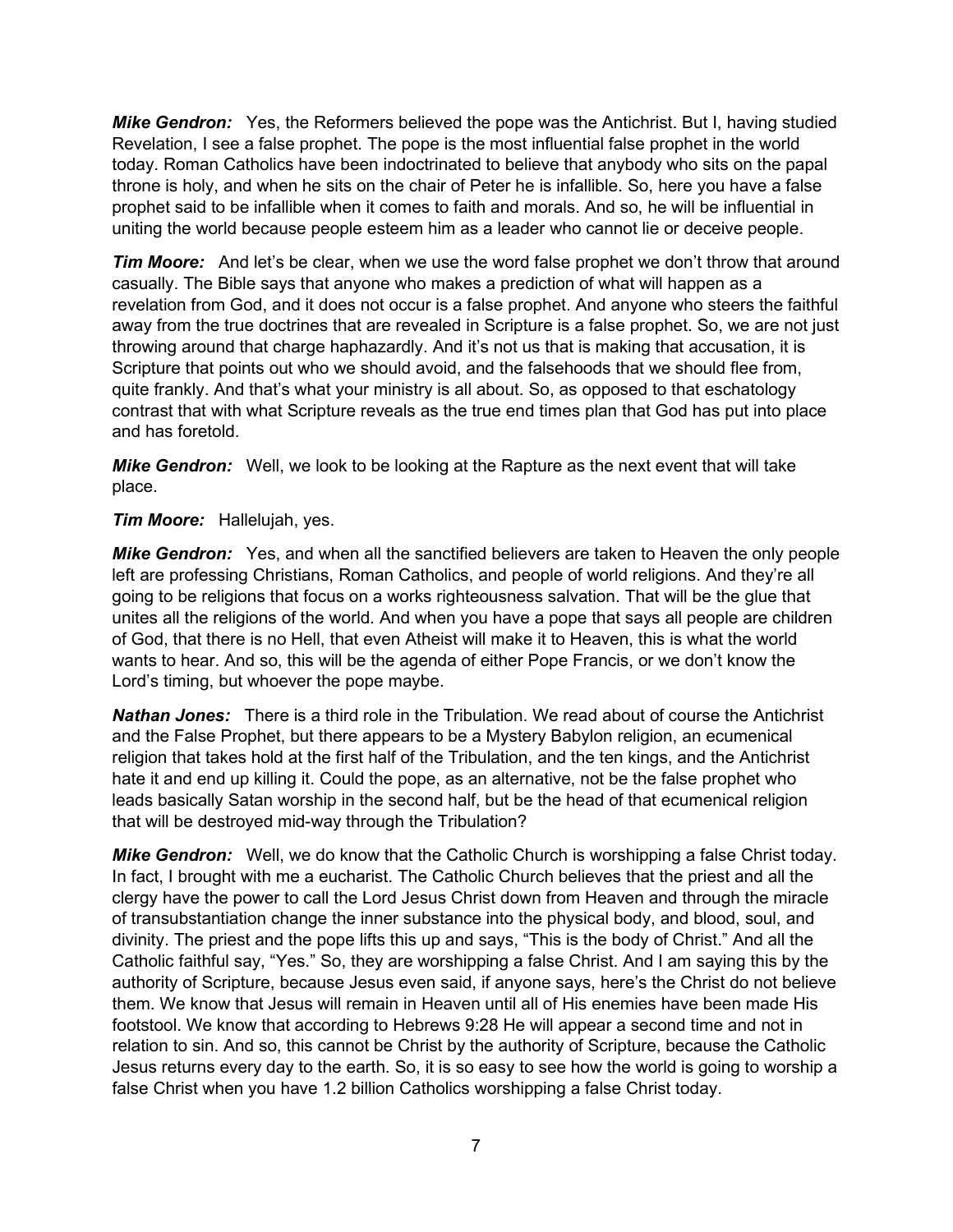*Tim Moore:* And let me also state this, it's not just Catholics who put their reliance of salvation in their own works, in their own righteous deeds. If you weigh the good against the bad that I've done in my life I think I'll be okay. There are a lot of other people, and a lot of other Protestant denominations who really boil down their own reliance of salvation on that equation, well, I think I've been a pretty good person, or I've done a lot of good, or whatever. And they don't put their trust in Jesus Christ as the sufficient Savior that you spoke of when we began this conversation. So, it's not just Catholics who fall into that kind of false ideology, it's many others. And so, Jesus said, "I am the way, the truth, and the life, no one comes to the Father but by Me." And all of our righteous deeds are filthy rags compared to the holiness of God. So, we can't put our trust in that, whether you are a Catholic, a Baptist, a Methodist, a Presbyterian, or anything else, we have to put our faith in Jesus Christ.

*Mike Gendron:* Tim, I'm so glad you brought that up because this is not an issues between Catholics versus Protestants.

## *Tim Moore:* No.

#### *Nathan Jones:* No.

*Mike Gendron:* This is an issue looking through the lens of Scripture to see what is true, and what is false. The Catholic Church is an apostate form of Christianity. And as you mentioned there are other denominations that have also drifted into apostasy, and they no longer preach the Gospel, they preach a works righteousness salvation. So, I want anyone that's listening to the program to recognize this, that we need to look at every teaching through the lens of Scripture. In Acts 17:11 the Apostle Paul is preaching in the synagogues. He's notices as he's preaching people are searching the Scriptures to test the veracity of this man's teaching who wrote over half the New Testament. And so, that should be the principle for all of us to follow. Test what we have said with the Word of God.

## *Tim Moore:* Amen.

*Mike Gendron:* Test whatever your pastor, or the pope says through the lens of Scripture.

*Tim Moore:* Absolutely, because even as we converse here on this program we are sharing insights that we get from the Word of God, we quote Scripture, and it's not just our opinion. And so, it is not us that is denouncing, or we are not denouncing any particular individual, including the pope, or even a faith per se, we are calling out doctrines and statements, and beliefs that are unbiblical and therefore lead to false doctrines and a false Gospel.

*Mike Gendron:* Amen.

## **Closing**

*Nathan Jones:* Welcome back to Christ in Prophecy. Mike, I want to thank you so much for coming and clearing up some issues. How can folks get in touch with your ministry?

*Mike Gendron:* Well, I am glad you asked. Our ministry website is proclaimingthegospel.org. And when you go there you'll find many resources that will help you in your witnessing for the Lord Jesus Christ. I invite Catholics and Christians to view the articles, watch the videos. We have gospel tracts that we really believe are very effective in leading people to Christ. And that's